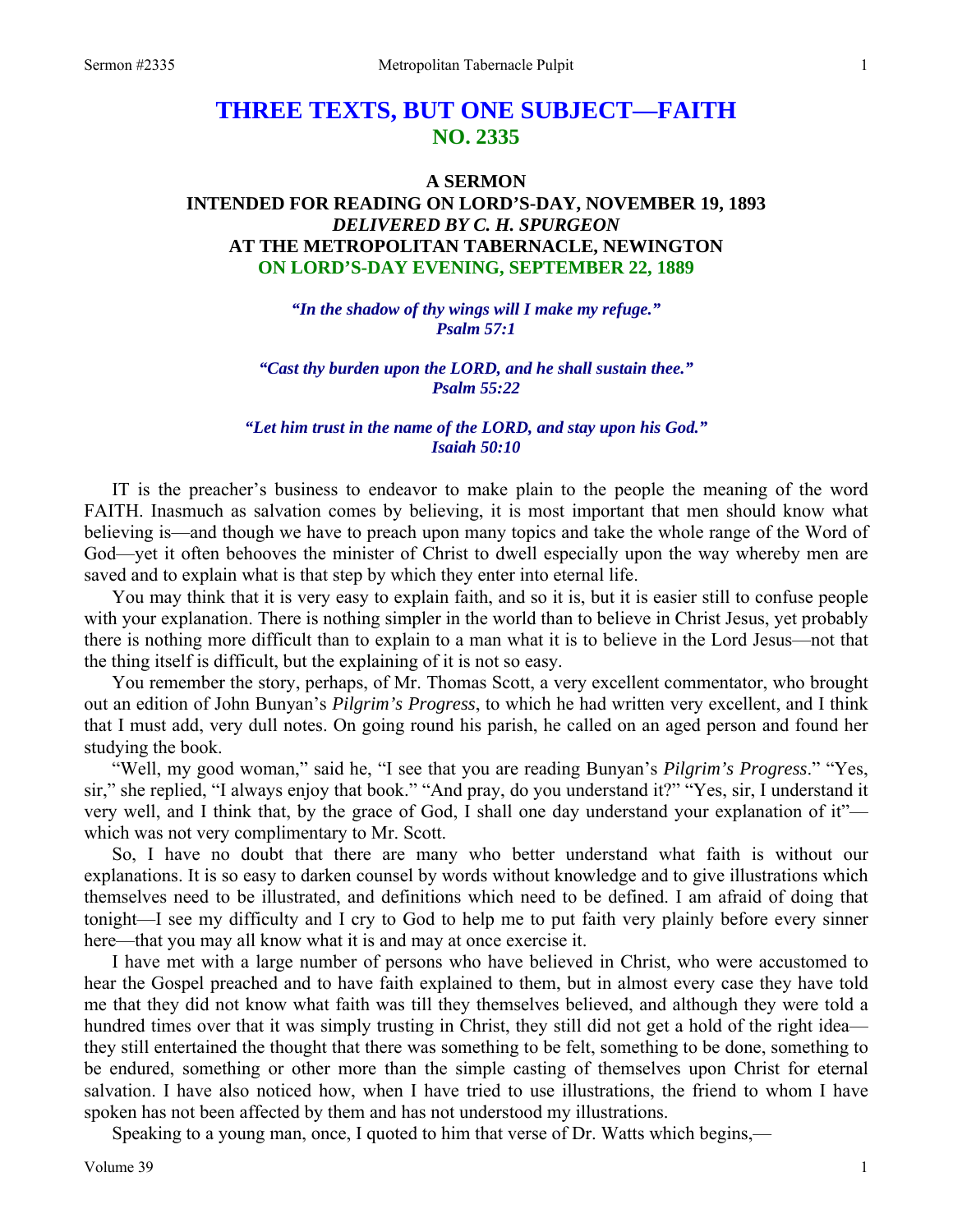#### *"A guilty, weak and helpless worm, On Thy kind arms I fall."*

"But," said he, "I cannot fall." "Oh! my dear friend," I replied, "you do not catch the idea at all, because it is not a thing that a man can do. He falls because he cannot help it—there is no effort in falling, it is cessation from effort." Still, though I put it, as I thought, so that he ought to understand it, he did not comprehend it. It was some time, after when the Holy Spirit revealed it to him, that he came to understand what faith was.

Perhaps you ask, "Are we such dolts that we do not even understand plain Saxon language when it has to do with spiritual things?" Ah, my hearers, sin has made fools of us! Sin has so befooled us that even God's Word itself does not convey God's meaning to our stupid minds until the Spirit of God comes and teaches our reason, reason—and takes the film from our eyes and helps us to see what is, in itself, plain as a pikestaff—but is not plain to us by reason of our sinful and corrupt nature.

Before I try, then, to preach about what faith is, may I ask you to pray the Holy Ghost to come and open men's eyes that they may see what faith is? For truly, as we know not what we should pray for as we ought, we know not how to believe as we ought. And we make mistakes on this simplest of all subjects until the Holy Spirit sets us right.

Divine Spirit, we believe in You, but we do not believe in ourselves! We see, in some measure, how stupid, how ignorant we are. Come, we pray You, and teach us even the first lesson of the doctrines of Christ, teach us to believe in Jesus!

If you want to cut a diamond, you must cut it with a diamond—so, if you want to explain Scripture, you must explain it with Scripture. I thought, therefore, that I would take three expressions from the Old Testament, which may help to set forth what faith really is.

**I.** The first expression you will find in the fifty-seventh Psalm, and the first verse. It shows that faith is HIDING IN GOD—"Be merciful unto me, O God, be merciful unto me: for my soul trusteth in thee: yea, in the shadow of thy wings will I make my refuge."

See then*, trusting in God*, that is, faith, is the same thing as hiding under the shadow of God's wings by way of refuge. Let me explain that figure, first, as relating to *birds beneath their mother's wings*. There is a hawk in the sky, the hen sees it, she begins to give her warning "cluck." The little chickens hardly know what the danger is, but they understand the mother's call and they see her crouching down on the ground.

Have you never seen her close to the earth, with her wings outspread, and calling and calling again till every one of her chicks comes and hides beneath the mother's wing? They are out of sight of the bird of prey—if that hawk comes down at all, it will have to attack the hen and kill her before it can reach her chicks. The pecks of its bill, the tearing of its talons, will have to be first upon the mother bird, for her little ones are all hidden beneath the cover of her wings.

Now, that hiding is an illustration of faith. Here is Christ, the Savior, and I hide myself under Him. The justice of God must smite the sinner, or One who is able and willing to suffer in the sinner's stead. It is imperative, as a first law of the universe, that sin cannot go unpunished. As justice approaches, with drawn sword, I find Christ coming, and interposing between me and the sentence of the law—and if the avenger seeks me, I hide away under Christ and all the blows must be dealt upon Him.

You know how He was wounded, rent, torn, that you and I, hiding beneath Him, might escape. It sometimes happens, on the sides of the Alps, that a mountain goat or a wild gazelle may be feeding there, and an eagle spies out a kid close by its mother—and the powerful bird thinks to devour that kid and down it flies. But the little creature crouches as low as it can at its mother's side and there stands the mother with horns ready to meet the eagle, and to fight against it for the life of her beloved little one. So the little kid is hidden away behind its mother and she valorously contends for it. In that way we must hide behind the Savior.

We sang just now,—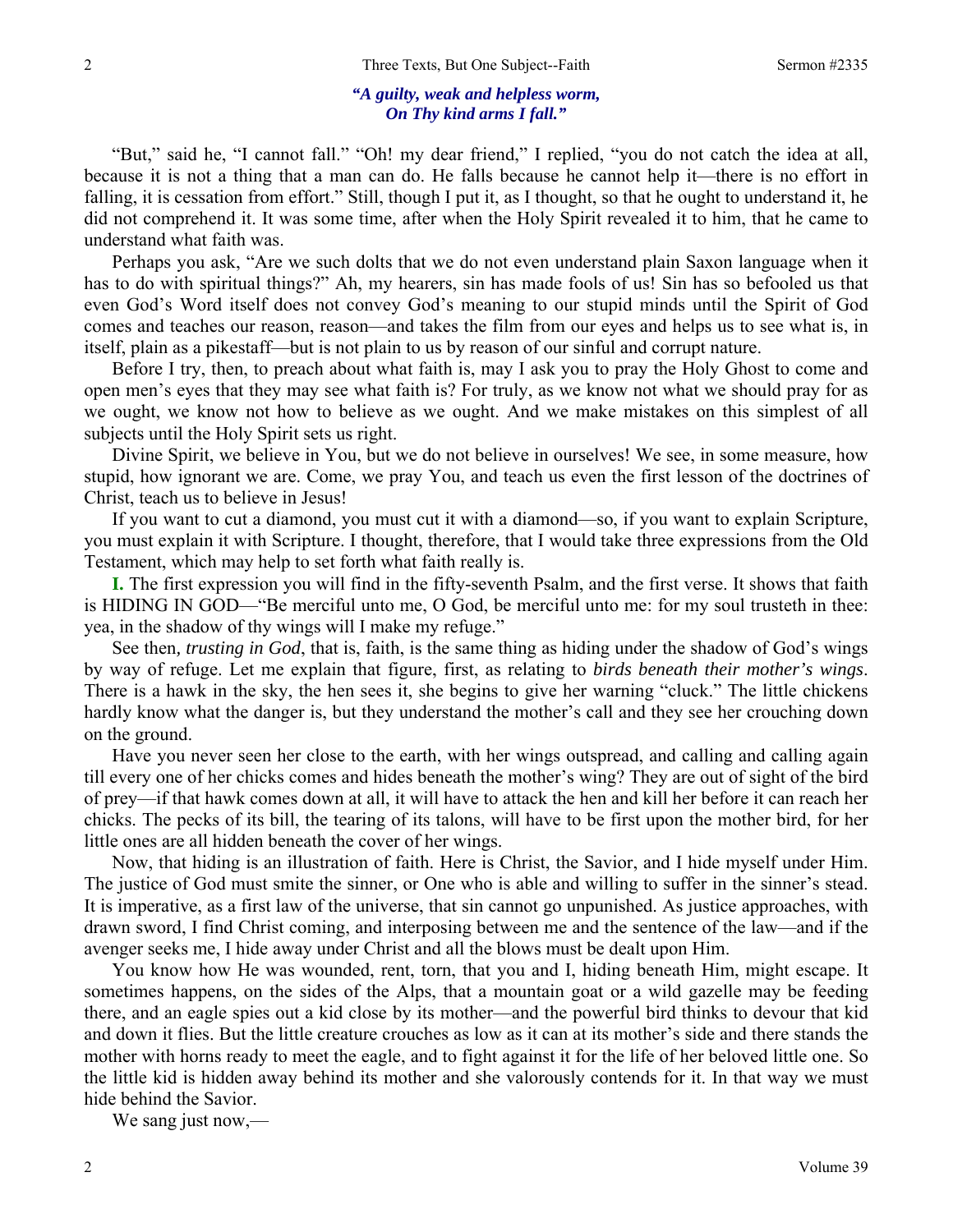#### *"Rock of Ages, cleft for me, Let me hide myself in Thee!"*

I put myself behind my Savior. I say to God, Deal not with me—deal with my dying Savior. My God, I interpose between Your wrath and my guilty head the sacrifice which He presented on the cross, when He bowed His head and said, 'It is finished.'"

The act of the chickens hiding away beneath the hen's wings is a very good description of the act of faith.

It may be further illustrated by *travelers hiding beneath a rock*. Journeying through hot countries, they find towards noon that the air is very sultry and that the sandy soil beneath them reflects the heat of the sun. They seem to be traveling in a hot bath and they feel faint and weary. But yonder there is a great rock cropping out of the soil and under its shadow the heat is not felt.

I have often been struck with the singular coolness that there is just by the side of a great rock. I have myself sometimes stood out in the sunshine in the South of France and it has been so hot that I have felt ready to faint—and I have just stepped back within the shadow of a rock and found it almost as chilly as a vault. Refreshing indeed has it been to get into the cooler atmosphere.

Well, now, Christ is the shadow of a great Rock in a weary land—and if you and I come to Him, and let His shadow come between us and the burning heat of the sun of divine justice, the heat will fall on the Rock—not on us. We shall be safe and refreshed and the Rock will screen us from all evil. Come and put Christ between you and God. He is the Interposer between God and man, and that is true faith which gets to the side of the Rock Christ, and hides away beneath His sheltering shade.

Take another Biblical metaphor, that of *the manslayer hiding in the city of refuge*. That was a part of the law, you remember. If one had killed a man inadvertently and not of malice, the next of kin of the man killed could seek revenge and he followed up the manslayer—and the poor man's only hope of life was to hurry away as quickly as ever he could to a refuge city belonging to the priests. If he could once pass through the gate of a city of refuge, he was sure of a fair trial and could not be put to death by the avenger of blood.

Oh, how he hurried! How his feet seemed to fly over the soil, especially if he saw the avenger at some little distance following him with hot foot! But once let the city gate be shut, within the sacred streets he breathed freely—he was safe. Come, guilty souls, and fly away to Christ, as the manslayer fled away to the city of refuge, and once safe in Him, with Jesus as the great gate between you and the avenger of blood, you are perfectly safe. Do you comprehend and catch the thought? It is hiding away in Christ from the pursuit of vengeance, from the righteous wrath of God, that brings safety.

Another illustration comes in here, *it is that of the conies hiding in the rocks—*"The conies are but a feeble folk, yet make they their houses in the rocks." A coney was not exactly like a rabbit—a rabbit hardly dwells among rocks—but this creature was always found in holes and crannies of the rocks. Poor little coney, a dog is after it, and the sportsman seeks to destroy it.

But there is an opening in the rock and he slips in there and is perfectly safe. The dog barks and the coney's little heart beats fast, but barking will not kill conies. The sportsman looks up and down, but he cannot see the coney—he can see the rock, but he cannot see the coney within the rock. The coney has hidden right away from the keenest sight of the man who would destroy him.

Now, just hide in that way in Christ, who died for guilty men. Trust Him. Believe Him. Believe that He will save you. Hide yourself in the Rock of Ages, and then, though you may feel some fears, you will have no need of any. Once safe in Christ, all is well with you.

You know that when a ship has been driven by a storm and the winds are out, the mariners hasten to the harbor. When they got into port, down goes the anchor. The rattle of the chains is one of the most pleasant sounds ever heard when one is seasick and worn out with a tempest-tossed voyage. Down goes the anchor—well, but when the motion of the ship still keeps on, she rocks to and fro—yes, but the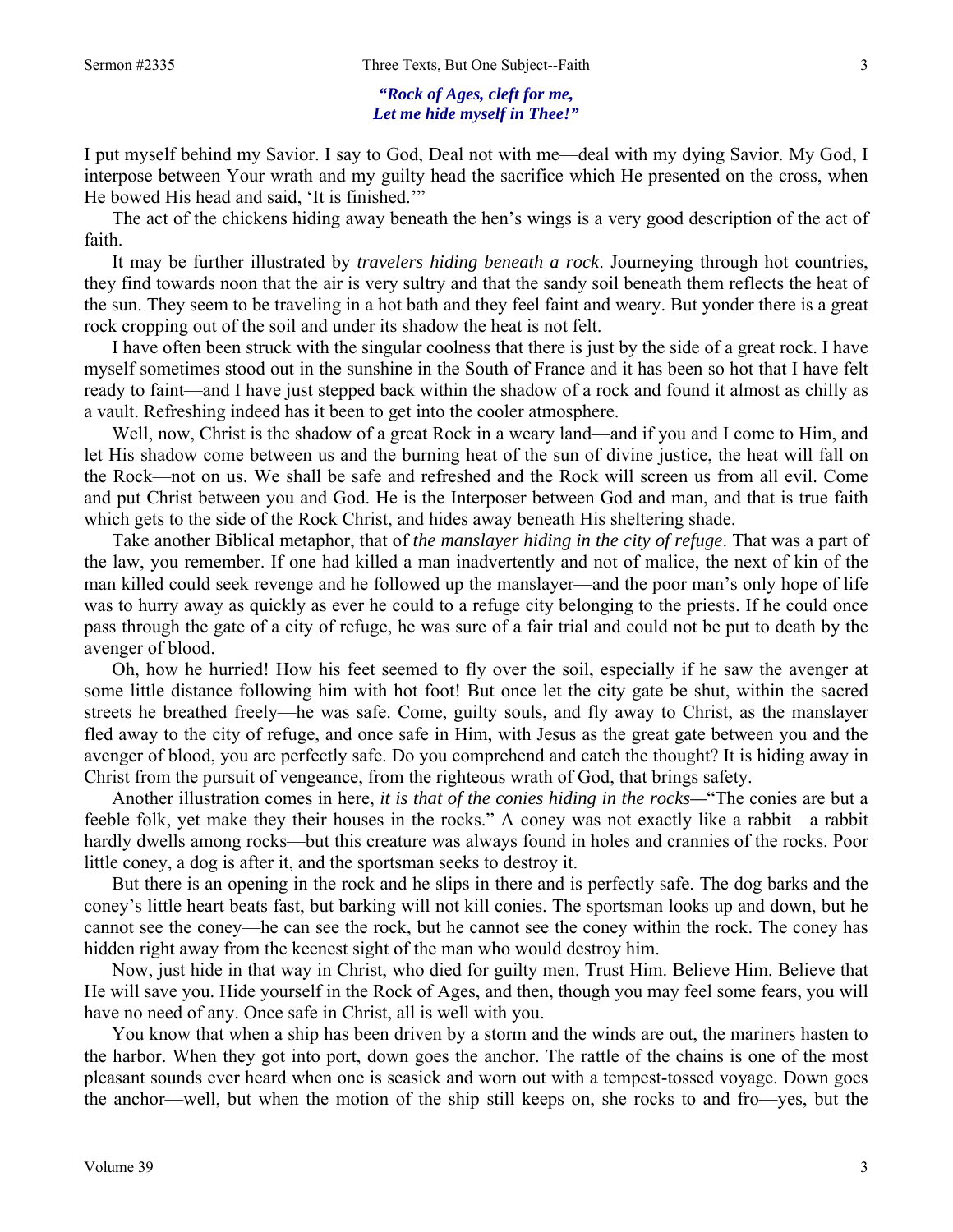anchor is down, the fear is all over. No matter how the vessel rocks, the winds cannot drive her out of the harbor. She is safe in port and the anchor is down—all is well with her.

Oh, if tonight you can let the anchor go right down into the deeps and trust Christ—get a grip on Christ and hold on to Christ—you may have some fears and there may be some tossing for you yet to endure, but all is well! As the ship hides itself in the harbor, so do you hide away in Christ, saying with David, "In the shadow of thy wings will I make my refuge." This is faith.

I cannot preach as I would. I have been learning to preach for ever so many years, but I cannot do it as I want to. But I wish that, instead of my preaching to you, you would practice what I bid you and hide away under the shadow of Christ's wings.

> "*Come, guilty souls, and flee away Like doves to Jesu's wounds; This is the welcome Gospel-Day, Wherein free grace abounds."*

I remember when I first hid away in that Rock. I have been tempted many times to come out, but I never will. I cannot fight the hawk, I cannot kill the eagle, but I can squeeze myself further back into my Rock, and hide away there, and even—

> *"When my eye-strings break in death, When I soar through tracks unknown,"*

and see Christ on His judgment throne, I hope still to shelter in the Rock of Ages. Do the same, dear sister. Do the same, dear brother. May the Holy Ghost lead you to do it now!

Remember that you have to believe for yourself—the Holy Ghost will not believe for you—He cannot believe for you. How can He? He has nothing to believe. It is you who have to believe, and though He works in you to will and to do, He works, but you believe. It is only personal faith that saves—it could not be the faith of the Holy Ghost—it must be the sinner's own faith though it is wrought in him by the Spirit of God. Therefore, believe and live unto God.

**II.** Having dwelt on that illustration long enough, I ask you now to notice another expression in Psalm fifty-five, verse twenty-two—"Cast thy burden upon the LORD and he shall sustain thee." This passage sets forth faith as ROLLING OUR BURDEN UPON GOD.

I believe that this text might be rendered, "Roll thy burden upon the LORD." The similar passage in Psalm thirty-seven, verse five, "Commit thy way unto the LORD," is, in the margin, "Roll thy way upon the LORD."

Faith, then, is *the leaving of our burdens with God*. When a man believes in Christ, he shifts his burden from his own shoulders on to the shoulders of Christ.

> *"My soul looks back to see The burdens Thou didst bear, When hanging on the cursed tree, And hopes her guilt was there."*

There you are, stooping down beneath a crushing load, heavy as that which Atlas was supposed to bear when the whole world was on his back—and Christ comes in and says, "Roll thy burden from off your shoulders on to Mine, let Me bear it for you."

Well, then, if the burden is laid upon Christ, then *we have not to bear it ourselves*. Notice that. Some will say, "We trust Christ, but yet we are not at ease." How is that? If you have trusted Christ, you have rolled your burden upon Him—it is no longer upon you.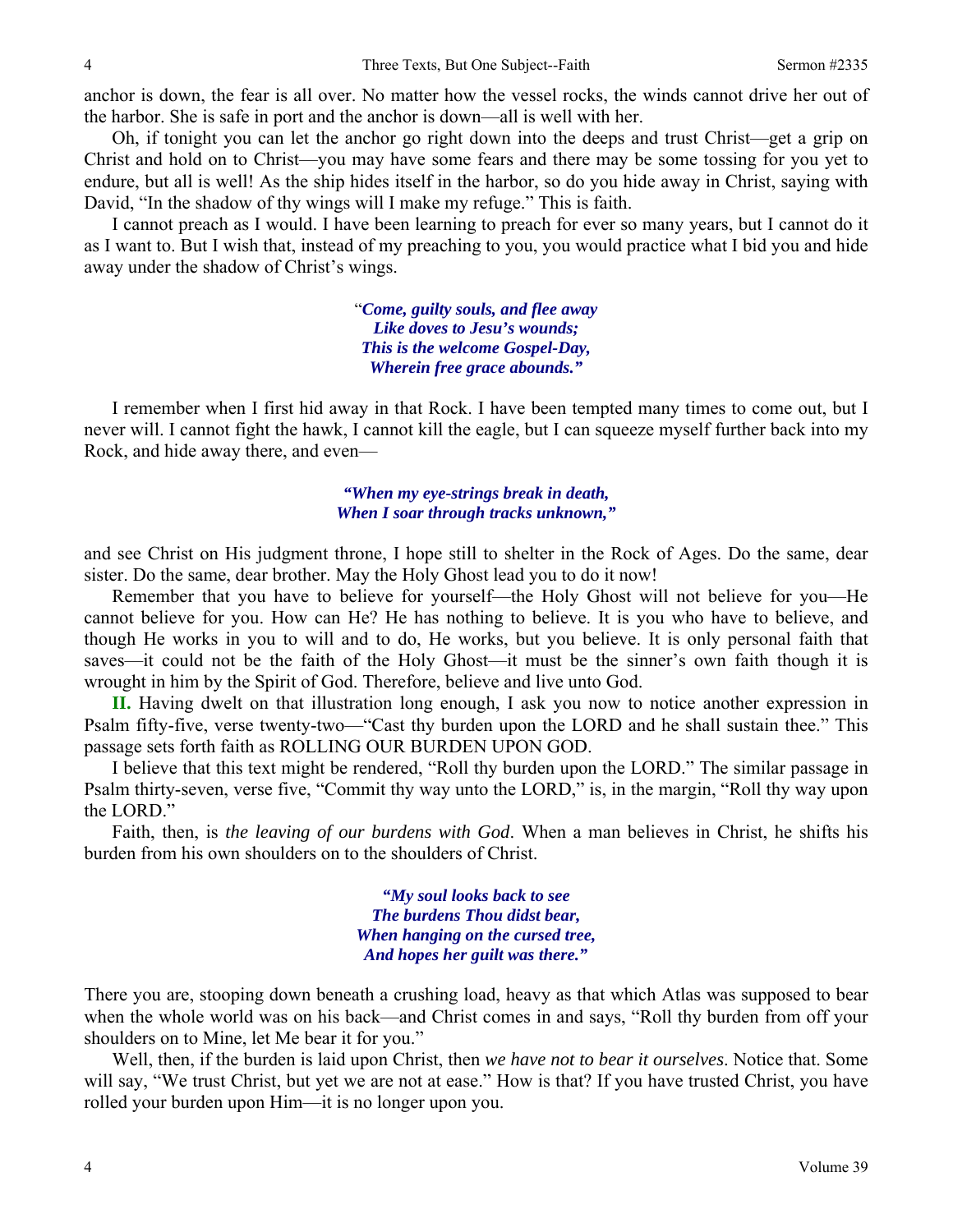I do not know whether there are still, near Ludgate Hill, as there used to be, certain rests for burden bearers. You might have seen the porter come toiling up to that spot and as he shifted his burden onto the rest, he was himself relieved of the load. I have often looked at one of those rests at Mentone and seen the women come along the road with huge baskets of lemons or oranges on their heads, and as soon as they have reached this kind of table, they have put their burden on it, and sat down, and rested a while.

Now, when they put their basket of oranges there, it is not on their head, is it? There is the beauty of rolling your burden upon Christ. When He takes it, it is not on you any longer. A thing cannot be in two places at one time. And when, by faith, I lay my burden down at Jesus' feet, I have not got it. If my sin is laid on Him, it does not any longer lie on me. Come, poor soul, here is the act of faith—to take the mighty burden, that will crush you lower than the lowest hell—and lay it on Christ, your Savior.

When the burden is on Him, and not on us, *the burden is not ours to take up again*. I have heard that some of our rests in London were done away with, because porters were known to come and put their loads on them, and sit down a while, and afterwards get up and go home without them. You would hardly believe they could be so forgetful, but people do strange things.

However, that is a mistake that I want you to make with regard to Christ, for there is no mistake in it. Lay your sin on Him by an act of faith, but do not take it up again. I never can believe, as some do, in God forgiving our sin and afterwards laying it to our account. I believe that in the day when our sin was laid on Christ, it was all laid there, and taken away from His people never to be charged against them again. "As far as the East is from the West, so far hath he removed our transgressions from us."

How far is the East from the West? If you could travel, like a ray of light, as far eastward as you pleased—while another went as far westward as he could desire—you might go on forever and forever, and yet not meet. The distance, so far as created things can be, is infinite—and so far has the Lord removed our transgressions from us. If we, by faith, lay our sins upon Christ, God Himself forgets them and casts them behind His back, so that He says that, if they are searched for, they shall not be found any more forever.

And here is one of the greatest mercies of all, that *the burden is not even on Christ now*. Roll thy burden upon Him and if you do, that burden is not on Him now. He died on the cross and they laid Him in the sepulchre. Your sin rolls into His sepulcher and it is buried. Christ has left it as a dead and buried thing and He has risen from among the dead. He took your debt upon Himself, but when He paid that debt, it was not anymore due from Him, neither was it due from you.

Therefore, we rightly sing,—

#### *"Now both the Surety and sinner are free."*

The atoning sacrifice of Christ is so complete a satisfaction to the Lord that even the sin that was laid on the Lamb of God is gone forever. It has ceased even to be, so that a believer in Christ may indeed rejoice with joy unspeakable and full of glory.

Now then, roll your burden upon the Lord. I really think that if a number of friends all stood here tonight, groaning under a great load, and I said, "Just roll your burdens off," they would understand me. What a lot of rolling off would be done very soon! That is all that is required with your sin. Jesus is willing to take it. Jesus is willing to obliterate all the black record against you. Let it go to Him.

Tell the devil that you have been answering him long enough and you are not going to talk to him any longer, for you have an Advocate in whose hands you are going to leave your case. When a man has an advocate, he does not go and do his legal business himself—he refers everybody to his advocate. "Go and settle with him," says he.

And tonight, when the devil says, "You are a sinner," I reply, "I know I am and so are you." "Ah!" says he, "but you deserve death." "Yes," I answer, "but there is One who stood in my stead—go and settle my account with Him. He undertook my business and He said that He would see me through with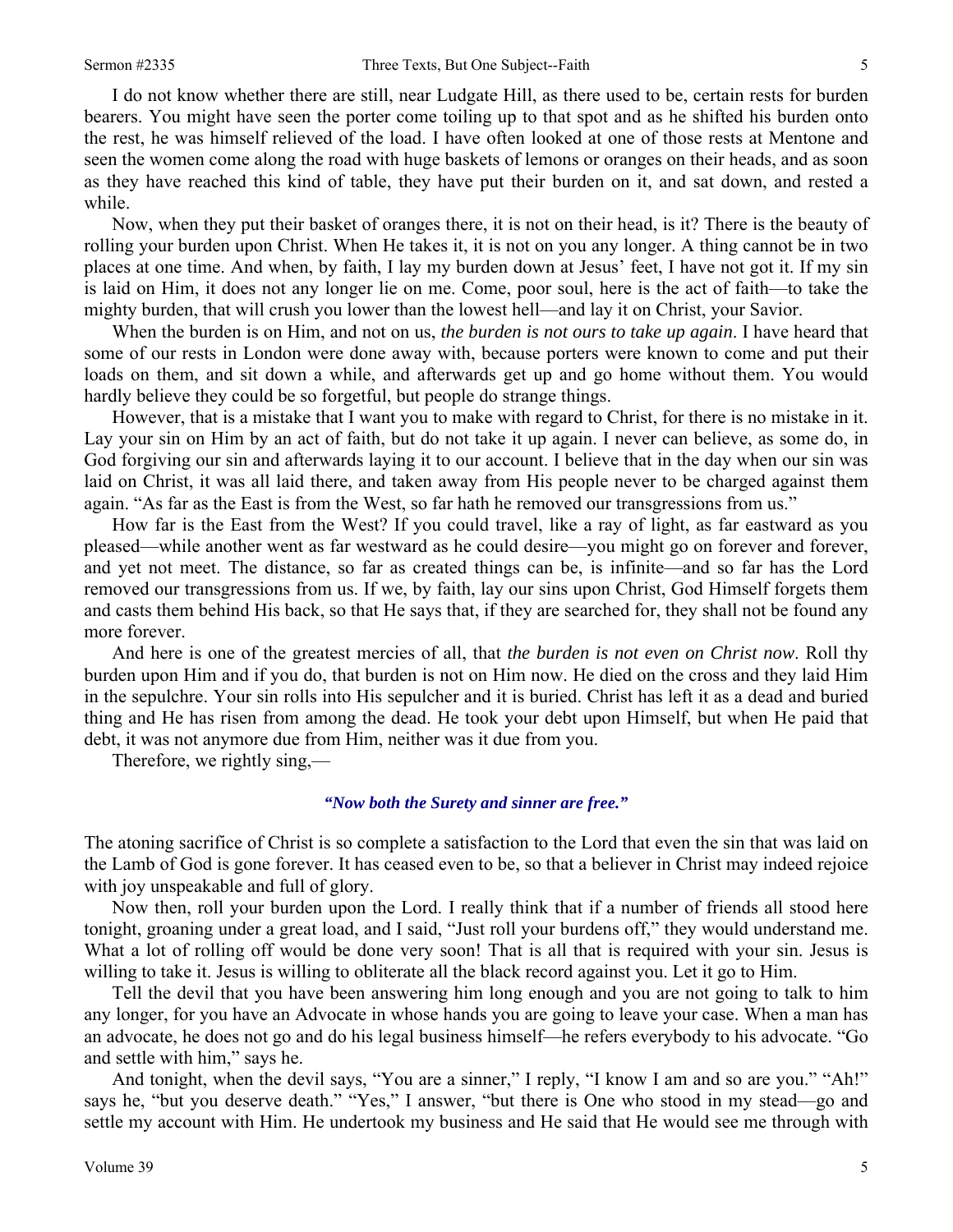it if I would but trust Him, and I do trust Him. I must refer you to my Advocate, He can settle with you, I cannot."

Do that, I pray you. Roll your burden upon the Lord. Trust in Him—to roll your burden upon Him is to trust Him. I do not know a better figure by which to set faith forth. Oh, that God the Holy Spirit may use it tonight to the unburdening of many poor souls!

**III.** I said that we would have three of these Old Testament diamonds—the third is found in the fiftieth chapter of Isaiah, and the tenth verse, where faith is likened to STAYING UPON GOD.

I read it to you just now, but we will read the verse again—"Who is among you that feareth the LORD, that obeyeth the voice of his servant, that walketh in darkness, and hath no light? Let him trust in the name of the LORD, and" [here is the same thing as trusting in the name of the Lord, the explanation of it] "stay upon his God."

The word "stay" means "lean." If I cannot stand, if I feel giddy, I naturally put out my hand. And if I feel faint, I lean upon some support, and the more faint I am, the more I lean. At this moment, I lean my whole weight upon this platform rail, just *so*. If this rail gives way, I must go down. I am leaning, staying myself wholly here.

Now that is what you have to do with Christ—lean on Him with all your weight of sin and sorrow lean on Jesus Christ and lean hard. Do not try to hold yourself up now—throw yourself right on Him, lean on Him, rest on Him, let Him bear the whole of your weight. Stay yourself upon Him.

In order to do that, *you must believe that the Lord Jesus Christ is able to bear you up*. Do you not believe it? He is God as well as Man. He has offered an all-sufficient atonement to God. He is wellpleasing to the Father. He is the Lord, strong and mighty—a Savior—and a great One. Lean on Him and lean hard.

Did anyone say, "I am afraid to trust Christ, lest He may not be able to bear me up"? Oh, dear friend, do not talk so! It seems so absurd. I remember a good old lady who would never go over the Saltash bridge at Plymouth. She looked up at it and said that she did not believe that it would ever bear her weight. There were great luggage trains that went rolling over it, but still she always said that it would not bear her.

You smile, do you? Now, just think that you are that old woman—you are doing a more foolish thing than she did, if you cannot trust Christ with your weight. Christ who is omnipotent to save. How foolish you must be! He is able to save you. He is able to save unto the uttermost them that come unto God by Him. Therefore stay yourself upon Him.

Then, *lean all your weight on Him.* If you do that, you no longer have to support yourself. The sinner says, "I do not think that I could ever get to heaven." Lean upon Christ to get there. "Oh, but if I were to leave my sins, I am afraid that I would go back to them!" Lean upon Christ to keep you from going back.

"Oh, but if I lived here many years, I would be tempted and I might fall!" Lean upon Christ to preserve you from falling. "Ah, but you do not know what a temper I have!" Lean upon Christ to conquer your temper. "But sir, I have gone back so many times." Lean upon Christ to keep you from going back anymore—stay yourself upon Him.

I cannot possibly mention all your weaknesses, and all your doubts, and all your fears, but whatever they are, lean upon Christ, lean hard on Him, like one of our female missionaries, when sustained by one of her converts in the hour of death. The convert said, "Lean on me, missionary. Lean on me, sister," and as she thought that the missionary had a delicacy in resting all her weight, she said, "If you love me, lean hard, for the harder you lean, the more I shall feel that you love me."

And Christ says to you, "Sinner, if you love Me, lean hard." Lean hard on Him and He will bear you up. You do not need strength for leaning on Christ.

## *"True belief and true repentance,"*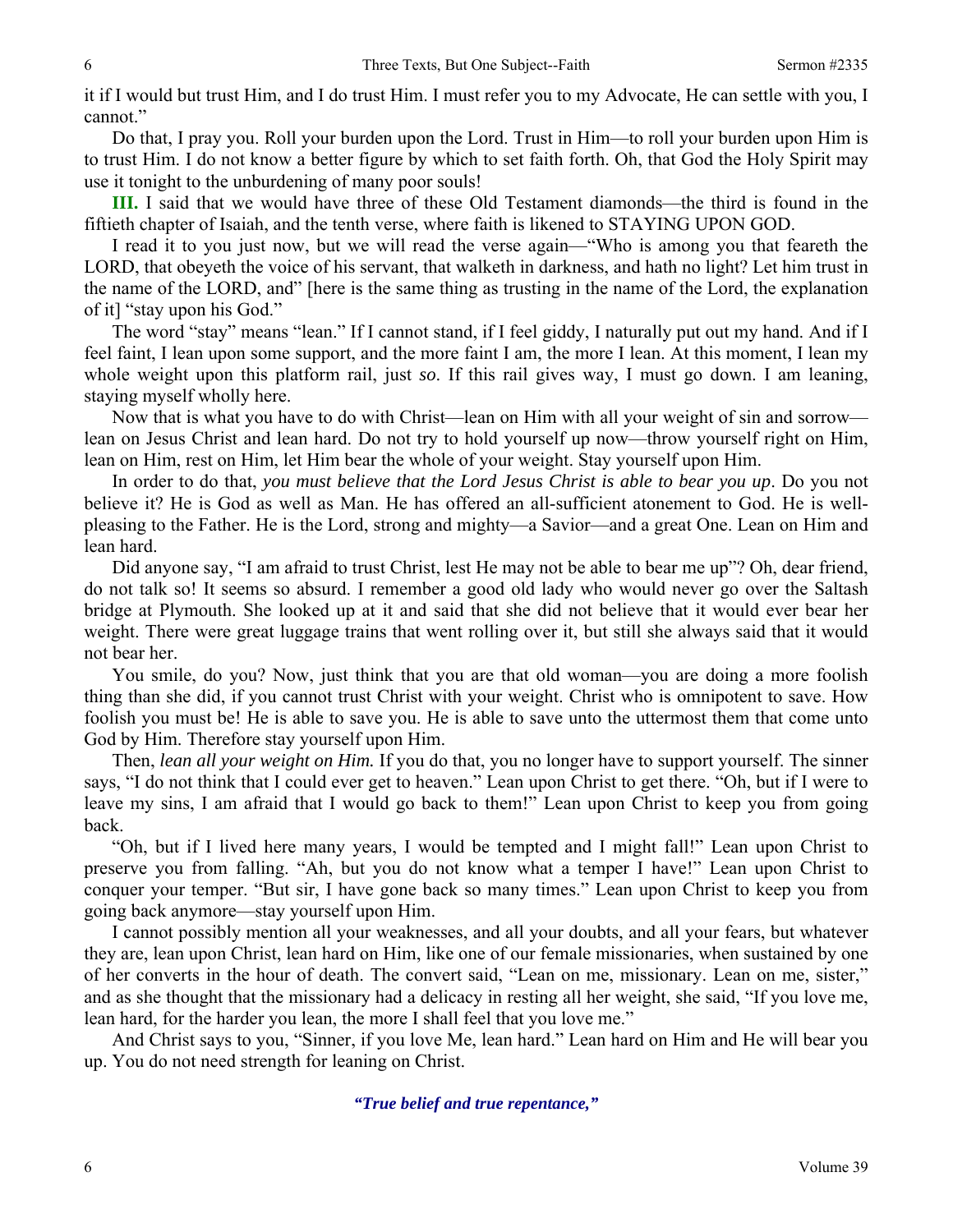perseverance, and every grace that you need to make you meet to be a partaker of the inheritance of the saints in light, Christ will give it all to you. Depend upon Him for it all. You will never have ease of mind, you will never know what full salvation means, till you just give yourself up, as though you were dead, that He might be your life. Resign yourself to Christ, as a wandering sheep has to do to the shepherd, when he takes it by the legs and throws it on his shoulders, and carries it home rejoicing. Christ can save—He will save—therefore, stay yourself upon Him.

If you do, *you shall have perfect peace*. "Thou wilt keep him in perfect peace, whose mind is stayed on thee: because he trusteth in thee." I should like to begin preaching again with that for my text, "Thou wilt keep him in perfect peace, whose mind is stayed on thee: because he trusteth in thee." If you have not perfect peace, it is because you are not staying yourself on God as you ought to do. There is no other way of coming to a perfect rest but by a perfect leaning upon Christ.

Will you do that tonight? If a man were to get one foot on a rock, he might stand very well. Suppose that he puts the other foot on the sand, the sea comes up, the sand is treacherous, and his foot begins to sink. I should recommend him to get wholly on that bit of rock and to stand there. Do so, then—stay yourself wholly upon Christ. Have no confidence in yourself, in baptism, in sacraments, in prayers, in good works, in anything but the finished work of Christ—and when you get there, you are on a foundation that can never be moved.

I would like to say, as I finish, that I have now served the Lord Jesus Christ for about forty years and I have preached His Gospel, I can say, with all my heart. Neither have I cared for anything but to win souls to my Lord Jesus, but when I came to Him at first, I had no hope but in His blood and merits, and I have no more hope now, apart from His blood and merits, than I had at the beginning. I stand on the same foundation as I stood upon then.

I have heard of a good man who said, as he was dying, that he was sorting over his life, putting his good works in one bundle and his bad ones in the other. At last he said to his wife, "It is no use sorting them out, for the good ones are so bad that I think that I will fling them all away and cling to Christ alone."

There was a famous cardinal, in Luther's day, who fought tremendously against the Reformer, but he said, in the course of the discussion, that, seeing that there is much in our good works that is faulty, and no man can be quite sure that he has done enough good works to save him—upon the whole it is better to trust only to the merits of Christ.

Well, the best of everything always suits me, and if that is the best, I will let other people have the second best, and I will just trust in Christ, and trust in Christ alone. Oh, that you would all do so tonight! Have done with yourself. have done with your good works, have done with your bad ones—have done with any reliance upon self whatever—and just come as you are and trust Christ who died for the guilty and undeserving.

O bankrupt sinner, O sinner without a hope, come you and just stay yourself upon the immovable foundation of the atoning sacrifice of Christ and you shall find eternal life tonight, yea, even tonight! God grant it, for Jesus' sake! Amen.

#### **EXPOSITION BY C. H. SPURGEON**

#### *ISAIAH 50*

**Verse 1***. Thus saith the LORD,*

There is always something weighty coming when you have this preface. If God speaks, we ought to hear with reverence, with attention.

**1***. Where is the bill of your mother's divorcement, whom I have put away? or which of my creditors is it to whom I have sold you?*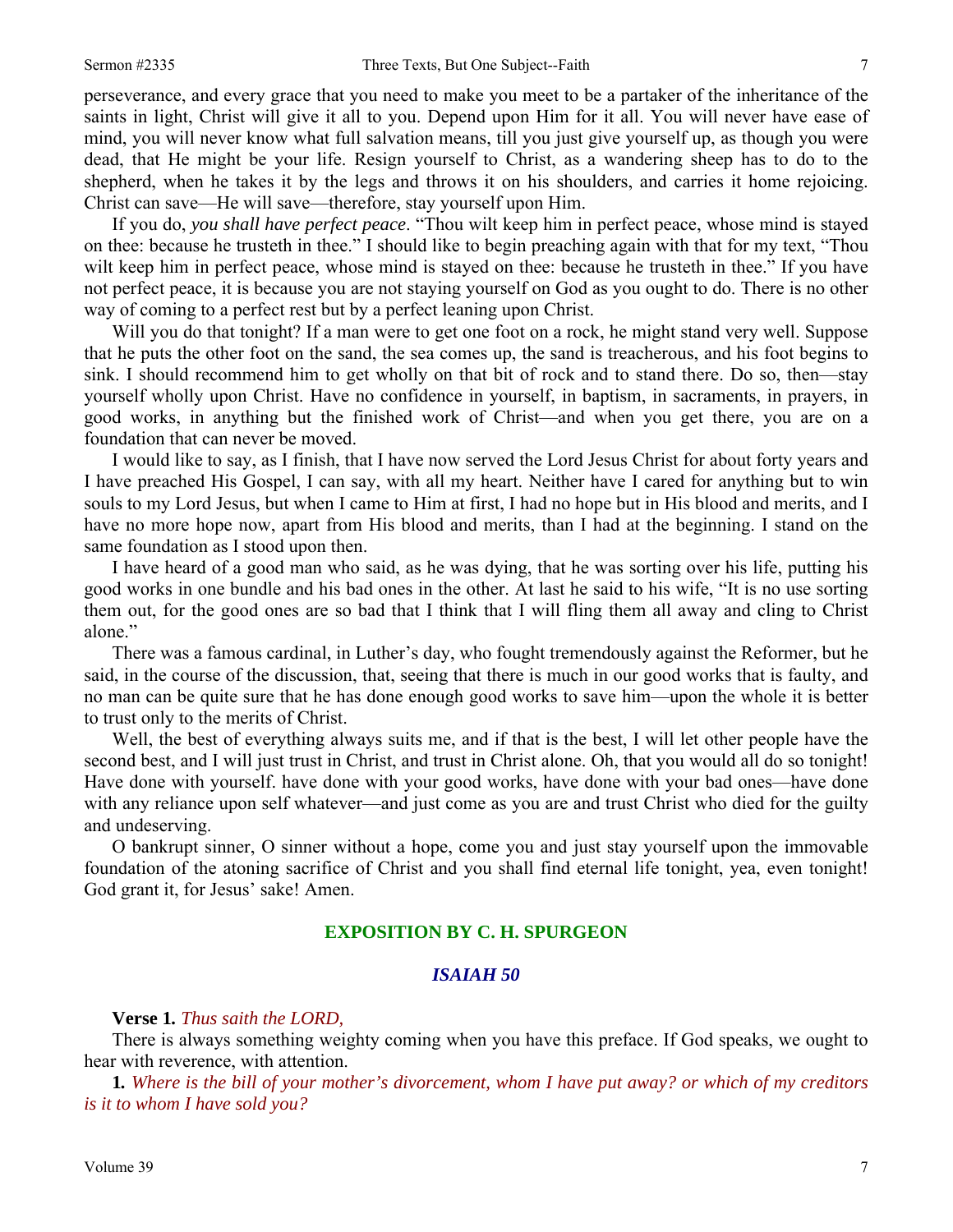God is here addressing His ancient people. They had been given up, as it were, left, forsaken. They compared themselves to a wife who had been divorced by her husband, or to children who had been sold by their father because of his extreme poverty. The Lord says, "Now, tell me, have I really put away my chosen people as a man in a pet puts away his wife? Have I really sold you to profit by you? What benefit is it to me that you are carried away captive, and that you are left without comfort?"

**1***. Behold, for your iniquities have ye sold yourselves, and for your transgressions is your mother put away.*

It was not God's changeableness, but their own sinfulness, that had brought upon them all their sufferings. The Jews might have remained a nation in possession of their own land to this day, if they had not turned aside unto idols. It was not that God cast away His people whom He did foreknow; but they cast Him off, they sold themselves.

Now, if any child of God has fallen into trouble of heart, and has lost his comfort, let him not blame God. His sorrow is caused by his own act and deed. And if any man or woman here should be in deep trouble brought on by sin, let them not set it down to their destiny, let them not call God unkind, but let them take the blame to themselves, "For your iniquities have ye sold yourselves, and for your transgressions is your mother put away."

**2***. Wherefore, when I came, was there no man? when I called, was there none to answer?*

It is Christ who is speaking here by the mouth of the prophet. When He came, there was "no man." He could not find in all the nation any faithful one to help Him in His great redemptive work. "He came unto his own, and his own received him not." He preached repentance and faith throughout the land, but they cried, "Crucify, him! Crucify him!" They loved darkness rather than light, because their deeds were evil.

#### **2***. Is my hand shortened at all, that it cannot redeem? or have I no power to deliver?*

If you are in the worst plight in which you can be, God can still help you. Despair of yourself, but do not despair of Him. If you have come to the very bottom of all things, and the last ray of hope is quenched in midnight darkness, God is still the same. Hear what He says to you, "Is my band shortened at all, that it cannot redeem? or have I no power to deliver?" Can He not break the bonds of drunkenness? Can He not deliver the unchaste from their vile passions? Can He not pick up from the dunghill the outcast and the offcast? Is anything too hard for the Lord? Is the salvation of the greatest sinners impossible for Him to accomplish? That can never be, for He is "mighty to save."

**2***. Behold, at my rebuke I dry up the sea, I make the rivers a wilderness; their fish stinketh, because there is no water, and dieth for thirst.*

God divided the Red Sea, He parted the Jordan asunder, and made a way for His people to pass over. He who has done this can do anything. When God takes up the case, impossibility is not in the dictionary. However great your sorrow, however deep your misfortune, or however grievous your sin, if God comes to deal with it, He will make short work of all your troubles, and all your despair.

**3***-***4***. I clothe the heavens with blackness, and I make sackcloth their covering. The Lord GOD hath given me the tongue of the learned, that I should know how to speak a word in season to him that is weary: he wakeneth morning by morning, he wakeneth mine ear to hear as the learned.*

This is Christ speaking again. When He came here, though He found no man able to help Him, none to come and join Him in the redemption of His people, yet He gave Himself up to the tremendous task. He became instructed of the Father. He was taught to speak a word to weary ones. "Never man spake like this man."

There is no gospel like His gospel, no doctrine like His doctrine. He went to God in private "morning by morning." He received his message from His Father, and He came and delivered it to the people. Oh, what a glorious Christ we have!

**5***. The Lord GOD hath opened mine ear, and I was not rebellious, neither turned away back.*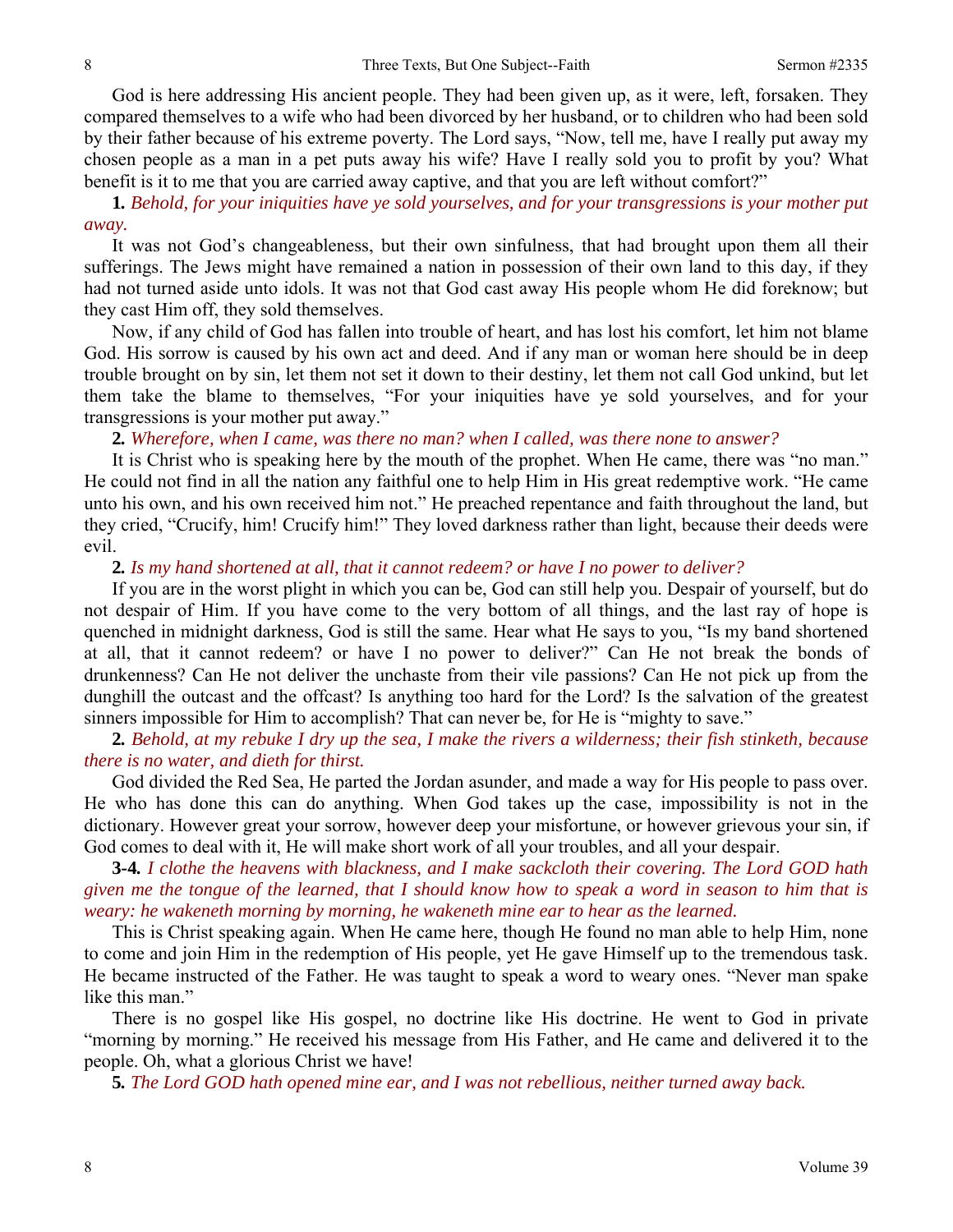He had his ear bored, as slaves had when they would not go out free, but meant to remain with their master. Christ had a bored ear, an opened ear. He never rebelled against God's will. He was obedient to the Father, even unto death. If you want to know how obedient He was, hear me read the next verse—

**6***. I gave my back to the smiters, and my checks to them that plucked off the hair: I hid not my face from shame and spitting.*

Now let me go back a little, and read again the third verse, "I clothe the heavens with blackness, and I make sackcloth their covering." "I gave my back to the smiters, and my checks to them that plucked off the hair." It is the same divine person, who musters the hosts of heaven till the very skies are blackened with the artillery of God, who here says, "I gave my back to the smiters, bowing down to the brutal Roman scourge, and my cheeks to them that plucked off the hair."

You remember the scene that I pictured last Sunday night [See sermon #2333, The Whole Band Against Christ], the whole band of soldiers mocking Christ, and even spitting upon him. That was the fulfillment of these words, "I hid not my face from shame and spitting." That same Christ, without whom was not anything made that was made, whose face is the sun of heaven, whose glory is matchless and unsearchable, says, "I hid not my face from shame and spitting."

Do not say, then, that God has no love to you. Do not say that He has cast you away as a husband divorces his wife. Talk no more as if there were no help for you, no means of your deliverance. Behold how low your Saviour stooped, how gracious He was to suffer so much for guilty men, and be encouraged to trust Him. He who gave His back to the smiters says to you, "The chastisement of your peace was upon me, and with my stripes you are healed."

#### **7***. For the Lord GOD will help me;*

This is Christ still speaking. Though God Himself, yet as the God-Man, looking to His Father for help in the dread struggle through which He went to save us, He declared, "The Lord GOD will help me."

**7***. Therefore shall I not be confounded: therefore have I set my face like a flint, and I know that I shall not be ashamed.* 

And He was not. He went through with all that He had undertaken. He drank our bitter cup till none of the dregs remained. He bore the terrible wrath of God, which else would have rested on it for ever. God helped Him and He bore it all.

**8***-***9***. He is near that justifieth me; who will contend with, me? let us stand together: who is mine adversary? let him come near to me. Behold, the Lord GOD will help me; who is he that shall condemn me? lo, they all shall wax old as a garment; the moth shall eat them up.*

Will any now come to battle against Christ and hope to conquer Him? Voltaire used to say, "Crush" the Wretch!" but where is Voltaire now? And those who agreed with Voltaire, where are they now? But Jesus ever liveth and reigneth, and God is with Him. He who shall once come to battle with our glorious Lord shall soon know the power of Christ's weakness, and the omnipotence of His death.

#### **10***. Who is among you—*

Here is a very blessed question. Christ, having passed through all the trouble that could be passed through, and having come out of it triumphant, now looks round on all His followers, on all the children of God, and He says, "Who is among you"—

**10***. That feareth the LORD, that obeyeth the voice of his servant, that walketh in darkness, and hath no light? let him trust in the name of the LORD, and stay upon his God.*

Do you see the drift of it? Our Saviour trusted and He was not confounded. He stayed himself upon God even when He said, "My God, my God, why hast thou forsaken me?" and He came off a conqueror. Trust you in God, and you also will be victorious. Let your strength be drawn from that strong and mighty One who is pledged to help all who trust Him, and you shall triumph even as Jesus did. Do you refuse to trust God? Then listen to this—

**11***. Behold, all ye that kindle a fire, that compass yourselves about with sparks: walk in the light of your fire, and in the sparks that ye have kindled.*